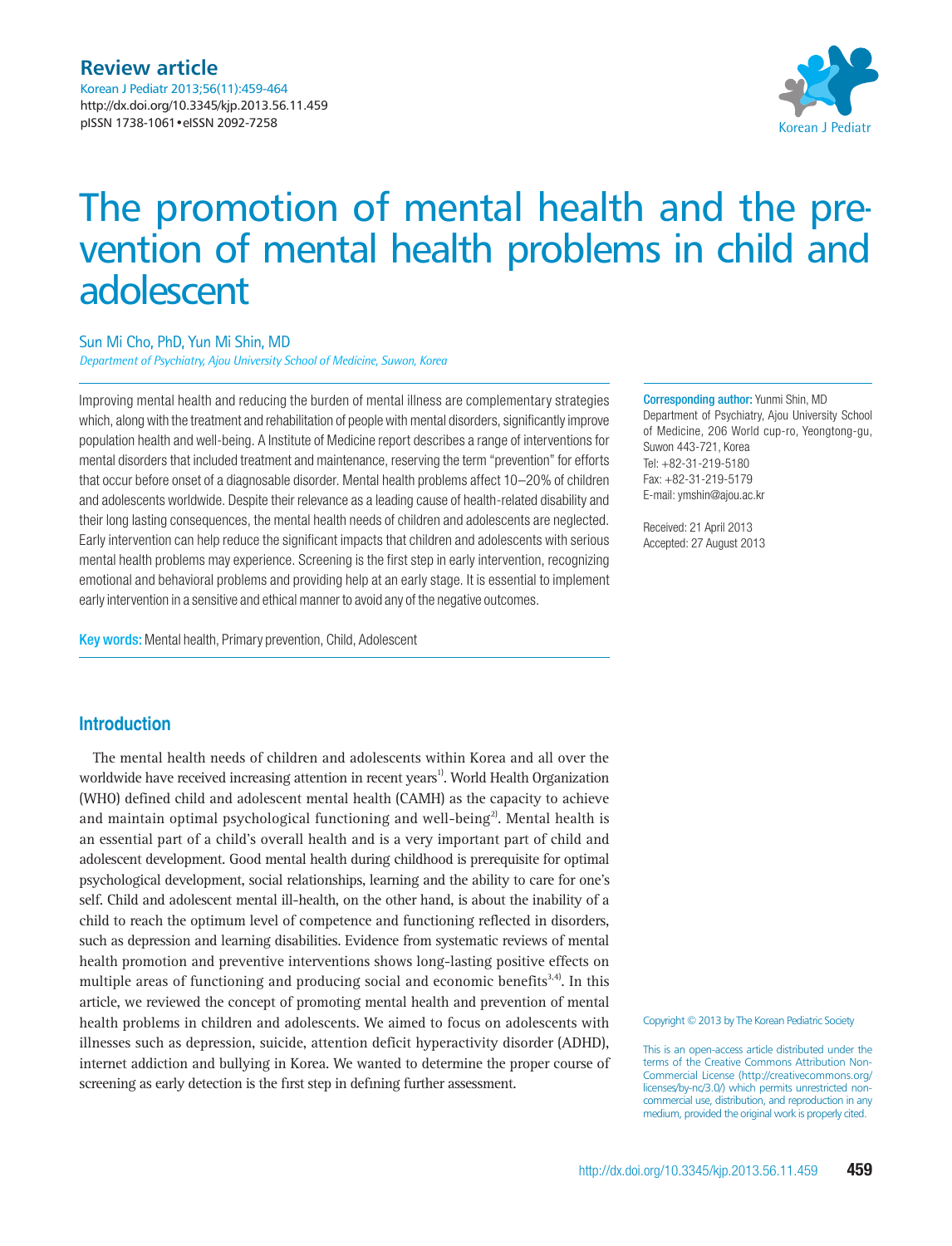# 1. The promotion of mental health and the prevention of mental health problems in children and adolescents

Improving mental health and reducing the burden of mental illnesses are complementary strategies which, along with treatment and rehabilitation of people with mental disorders, significantly improve population health and well-being (WHO, 2005). The distinction between mental health promotion and mental disorder prevention lies in their targeted aims. The aim of mental health promotion is to promote positive mental health by increasing psychological well-being, competence and resilience, and by creating supportive living environments. It is a process aimed at changing environments (social, physical, economic, educational, cultural) and enhancing the 'coping' capacity of communities, families and individuals by conveying knowledge, skills and the necessary resources<sup>5)</sup>.

The goal of mental disorder prevention is the reduction of symptoms and ultimately of the mental disorder $6$ . Caplan's (1964) application of the concepts of primary, secondary, and tertiary prevention, which are common in a public health context, had an influence in developing early prevention models<sup>7</sup>. This conventional classification of prevention is based on the assumption that there is an understanding of the linkage of the mechanisms that cause a disease with the occurrence of the disease. In clinical practice, distinctions between these categories are not as clear-cut as they might appear<sup>8</sup>. Therefore the meaning of concepts in prevention has caused confusion for researchers, policy makers, health workers, and so on. In 1983 the limitations of the conventional definition lead one researcher to propose an alternative classification of prevention that was based on the empirical relationships found in practically oriented disease prevention and health promotion programs<sup>9)</sup> (Table 1).

A 1994 Institute of Medicine (IOM) report describes a range of interventions for mental disorders that included treatment and maintenance, reserving the term "prevention" for efforts that occur before onset of a diagnosable disorder $8$ . This system incorporates many of the ideas proposed by Gordon regarding prevention, including an adaptation of the concepts of selective and indicated intervention. The committee of IOM classified this piece of framework as 'The Mental Health Intervention Spectrum for Mental Disorders'. The committee contends that while their emphasism is on prevention, it is also necessary to have a classification system that recognizes the importance of the whole spectrum of interventions for mental disorders, from prevention through to maintenance (Fig. 1).

Under this system there are:

- three components to prevention: universal, selective, and indicated
- two components in treatment intervention: case identification and standard treatment for the known disorder, which includes interventions to reduce the likelihood of future cooccurring disorders
- two components in maintenance intervention: the patient's compliance with long-term treatment to reduce relapse and recurrence and the provision of after-care services to the patient, including rehabilitation



**Fig. 1.** The mental health intervention spectrum for mental disorders. Adapted from Institute of Medicine (1994, p. 23).

| Type of prevention intervention | Definition                                                                                                                                                                                                                                                                                                                                                                   | Example                                                                                                                                                                                                                                           |
|---------------------------------|------------------------------------------------------------------------------------------------------------------------------------------------------------------------------------------------------------------------------------------------------------------------------------------------------------------------------------------------------------------------------|---------------------------------------------------------------------------------------------------------------------------------------------------------------------------------------------------------------------------------------------------|
| Universal                       | Targeted to the general public or a whole population group that has not<br>been identified on the basis of individual risk                                                                                                                                                                                                                                                   | Good prenatal care programs to prevent bullying in<br>schools                                                                                                                                                                                     |
| Selective                       | Targeted to individuals or a subgroup of the population whose risk of<br>developing mental disorders is significantly higher than average.<br>The risk may be imminent or it may be a lifetime risk. Risk groups may be<br>identified on the basis of biological, psychological, or social risk factors<br>that are known to be associated with the onset of mental disorder | Support for children of parents with a mental disorder<br>Bereavement support groups<br>Psychosocial support for people experiencing physical<br>illness<br>Social support programs to prevent depression for<br>older people in residential care |
| Indicated                       | Targeted to high-risk individuals who are identified as having minimal<br>but detectable signs and symptoms foreshadowing mental disorder, or<br>biological markers indicating predisposition for mental disorder, but who<br>do not meet DSM-IV diagnostic levels at the current time                                                                                       | Parenting programs for parents of preschool children<br>who display aggression and noncompliance<br>Programs for children identified at school with some<br>signs of behavior problems                                                            |

DSM-IV, Diagnostic and Statistical Manual of Mental Disorders-IV.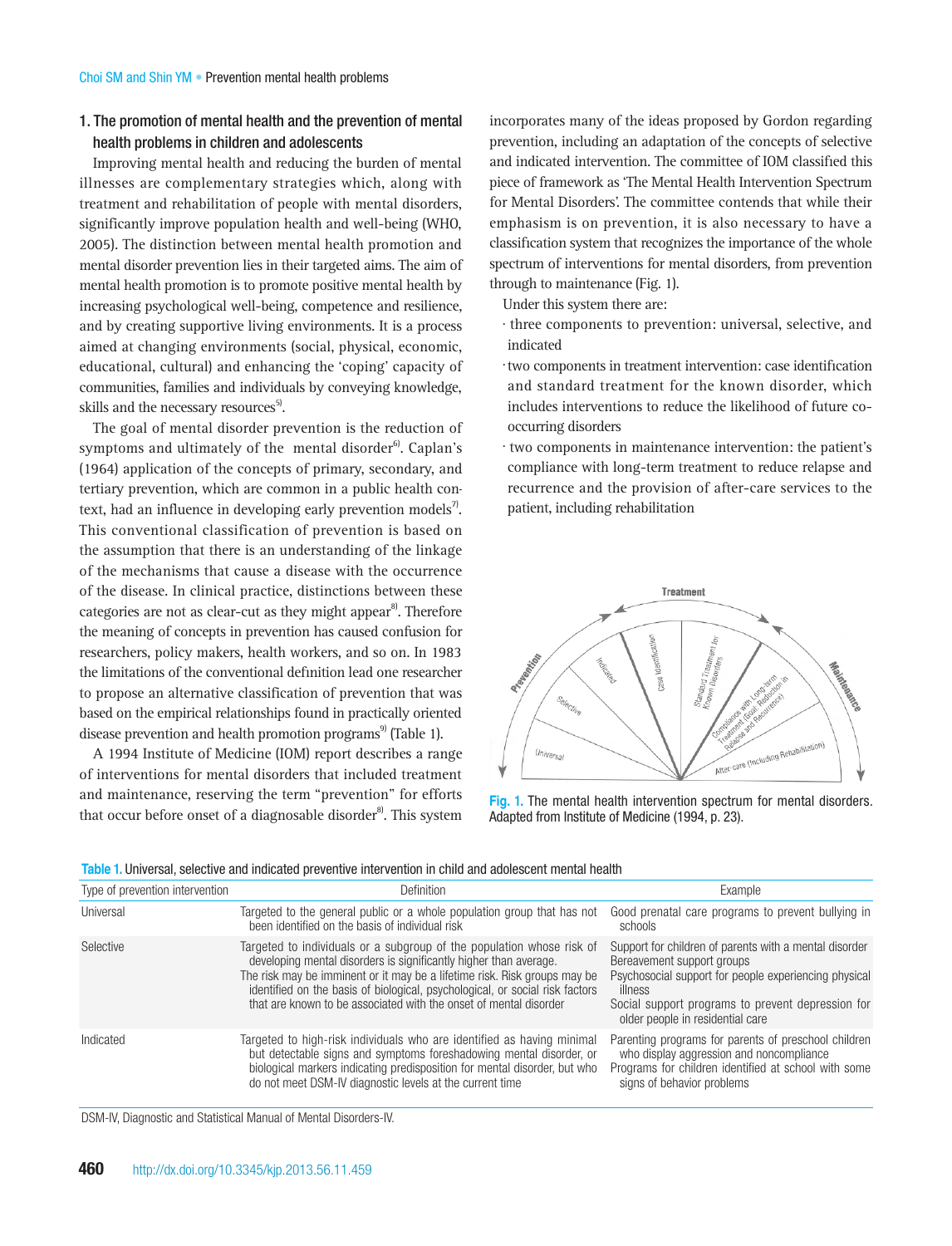# 2. Significant mental illnesses of children and adolescents in Korea

The modernization of Korea was rapid compared to other countries. Consequently, the people of Korea encounter a dilemma and confusion about how their children should be educated and brought up. This new way of society and the value, instability and confusion related to the control of psychology and behaviors will likely continue, with a corresponding increased risk of mental disorders<sup>10</sup>. The signs of an increased rate of mental disorders in children and adolescents in Korea are clearly visible but there have been a lack of studies on CAMH problems.

In the United States, the prevalence rate of children's behavioral disorders is well documented, with 10% to 20% of children and adolescents being documented as having a mental health disorder $11-13$ . On the other hand, child mental health services are underfunded, resulting in children and adolescents not receiving the proper mental health care they need $14$ <sup>14</sup>. Among those with a diagnosed disorder, only 20% to 30% receive any specialized mental health treatment in a given year<sup>15,16</sup>). Research findings of a study done in a small city in Korea showed that 10.4% of the parents demonstrated a perceived need for mental health services regarding their child's emotional or behavioral problems, but only 1.9% sought mental health services $17$ . It implies that a vast majority of the children did not receive appropriate services. It should be borne in mind that, in addition to those who have a diagnosed mental disorder, many more have problems that can be considered "sub-threshold", in the sense that they do not meet diagnostic criteria. Due to the substantial burdens on the child and the family<sup>18)</sup> intervention should be initiated as early as possible, and preventive strategies should be are highly  $important^{19}$ .

### **1) Depression and suicide**

Adolescent mental health has gained attention in South Korea due to an increase in adolescent depression as well as suicide incidences. Depression is one of the most common psychiatric conditions affecting adolescents worldwide and may be one of the most devastating. It is estimated that 4–8% of adolescents are suffering from major depressive disorder, and by the age of eighteen, about 20% of adolescents will have experienced the symptoms of clinical depression<sup>20,21)</sup>. A sense of guilt or worthlessness may drive teenagers to feel that telling others about their discomfort will make them a burden or reveal to others that there is something 'wrong' with them. Thus the outward signs of depression may be faint compared to those of many other mental health problems and are often mistaken for the moodiness and behavioral changes that are part of normal adolescent development. Study results in Korea showed that the lifetime prevalence for adolescent depression is reported to be as high as  $20\%^{22,23)}$ , emphasizing that Suicide in adolescents is a pervasive and important mental health problem in Korea. Adolescent suicide is the second leading cause of death for adolescents $24$ .

2) Attention deficit hyperactivity disorder

ADHD is a chronic condition that affects children, adolescents, and adults. ADHD affects 5–8% of children and adolescents, and it is believed to be the most common mental disorder diagnosed in childhood<sup>25)</sup>. Approximately 65% of children with ADHD continue into adolescence with symptoms related to their illness<sup>26)</sup>. The spectrum of ADHD varies from childhood to adolescence, making ADHD more difficult to diagnose in adolescents because observable hyperactivity, seen more commonly in preadolescents and young children is less likely to be reduced in teens<sup>27)</sup>. Several Korean studies were done reporting prevalence rates for ADHD from 5% to  $7\%^{28,29}$ .

3) School bullying

Bullying is now widely defined as a 'systematic abuse of power'30) and more specifically as intentional aggressive behavior that is repeated against a victim who cannot readily defend themselves<sup>31)</sup>. Over the last decade, a well-known and popular term for bullying in South Korea has been 'wang-ta' which is a kind of rejection and isolation of an individual by peers $^{32}$ . The prevalence of bullies, victims, and bullies/victims was 12.0%, 5.3%, and 7.2%, respectively<sup>33)</sup>. Students who were involved in school bullying had a significantly high risk of suicide ideation and suicidal behavior when compared with individuals who were not involved in school bullying<sup>34)</sup>. The risk factor that bullying could lead to suicide in children and adolescents needs to be clearly assessed and an intervention strategy set up.

4) Internet addiction

Most recently, a new form of behavioral addiction has emerged. Internet use in Korea has increased rapidly and has become a major part of daily life. Many children and adolescents indulge themselves in Internet surfing and personal computer games at home or at Internet cafés which are equipped with high-speed Internet access. More than 90% of Korean adolescents are using the Internet and the prevalence of Internet addiction is reportedly 4.3% among 7th–12th grades<sup>35)</sup>. Internet addiction seems to serve various functions, such as experimental relationships, portraying a different identity, a sexual outlet, and a means for relieving depression and social isolation. Severe forms of Internet addiction seem to accompany frequently serious comorbidities like ADHD, depression and others<sup>36,37)</sup>. This area of mental health problems needs to be looked into more thoroughly.

# **Screening mental health problems in children and adolescents**

There are many reasons why effective mental health interventions for children and adolescents should be developed.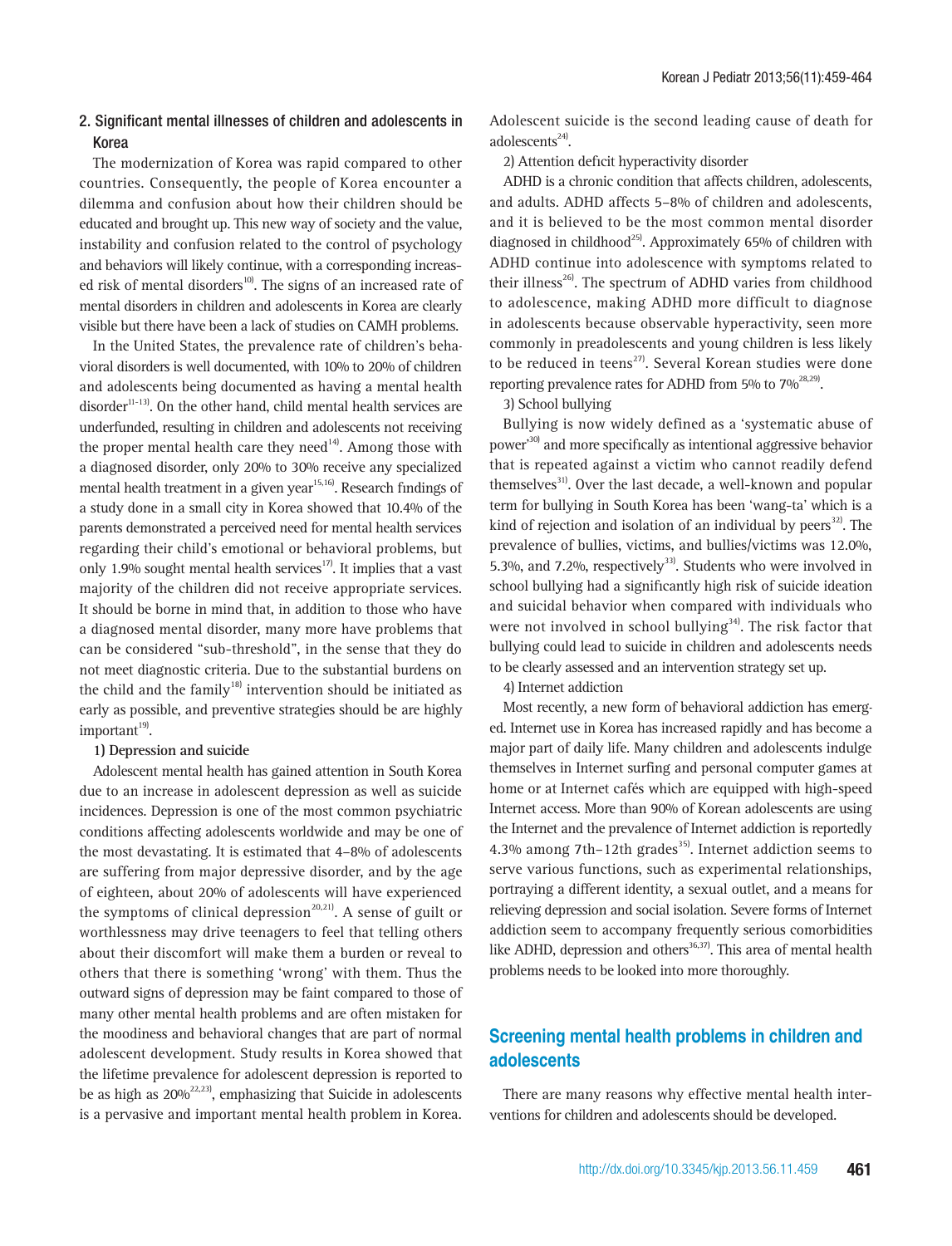#### Choi SM and Shin YM • Prevention mental health problems

1) Specific mental disorders occur at specific stages of a child and adolescent's development, screening programs and interventions for such disorders can be targeted to the stage at which they are most likely to appear; 2) there is a high degree of continuity between child and adolescent disorders into adulthood, early intervention could prevent or reduce the likelihood of long-term impairment; 3) effective interventions can reduce the burden of mental health disorders on the individual and the family; 4) the majority of children and adolescents who do not receive treatment may experience significant negative outcomes.

Mental health screening is a brief, culturally sensitive process designed to identify children and adolescents who may be at risk of having an impaired mental health, warranting immediate attention, intervention or referral for diagnostic assessment<sup>38)</sup>. The primary purpose for screening is to identify the mental health problems, using a valid, reliable screening tool and whether or not they need further assessment. From a public health perspective, schools are an ideal place for identifying children and adolescents with possible mental health problems because they offer the opportunity to reach large numbers of youths. In fact, school-based mental health services represent the most commonly accessed interventions for child and adolescents with mental health problems, making schools the primary providers of mental health services to children and adolescents<sup>39</sup>. From an educational perspective, the identification and early intervention of mental health problems among child and adolescents is important. There is a growing recognition that attention and intervention to students' mental health functioning in school may promote learning and prevent the onset of the negative outcomes associated with untreated mental health problems<sup>40)</sup>. Recently, many schoolbased mental health interventions have been rigorously pay attention to and found to improve both educational and mental health functioning<sup>41)</sup>. Harrington reviewing possibilities for the prevention of adolescent depression, drew together some of the possible adverse effects of prevention<sup>42)</sup>.

Table 2 currently implemented in Korea provides a listing of mental health screening and assessment tools, summarizing their psychometric testing properties, key references.

Screening is the first step in early intervention. But the way it is implemented needs to be done cautiously not to cause any negative outcomes.

National alliance on mental illness calls on federal, state and local leaders to immediately take affirmative steps to implement mental health screening for children and adolescents, with the following guidelines protective concept which we will base our Korean guidelines on school based mental health screening.

- 1. Mental health screening must be voluntary and available for all children.
- 2. Parental consent or consent from legally authorized surrogates must be obtained for all mental health screening.
- 3. Mental health screening must not be used in a discriminatory manner.
- 4. All individuals administering mental health screening must be appropriately trained and qualified both to administer

| Number of items format<br>Tools and description<br>SDQ <sup>33,43)</sup><br>25 items                                                                                                                                                                                                                                             | Age<br>$3 - 17$ yr       | Psychometric properties<br>Reliable and valid in various populations and for a                                                                                                         |
|----------------------------------------------------------------------------------------------------------------------------------------------------------------------------------------------------------------------------------------------------------------------------------------------------------------------------------|--------------------------|----------------------------------------------------------------------------------------------------------------------------------------------------------------------------------------|
|                                                                                                                                                                                                                                                                                                                                  |                          |                                                                                                                                                                                        |
| General psychosocial screening for emotional<br>Self-administered<br>symptoms, conduct problems, hyperactivity/<br>Parent, teacher, or youth 11 to 17 yr<br>inattention, peer relationship problems, and<br>prosocial behavior (not included in score); a<br>separate scale assesses impact of symptoms<br>on global functioning |                          | number of general mental health conditions<br>Sensitivity: 63% to 94%<br>Specificity: 88% to 98%                                                                                       |
| $CBCL^{44,45}$<br>Parent or caregiver/teacher for 1.5 to 5 yr: 99<br>DSM-oriented scales assess for (1.5 to 5 yr)<br>items<br>Parent/teacher: 118 items<br>Direct observation                                                                                                                                                    | 1.5 $-5$ vr<br>$6-18$ yr | Test-retest: 0.95 to 1.00<br>Interrater reliability: 0.93 to 0.96<br>Internal consistency: 0.78 to 0.97                                                                                |
| ADHD Rating Scale-IV <sup>46)</sup><br>Parent, teacher<br>Rates symptoms in domains of attention, im-<br>18 items<br>pulsivity/hyperactivity                                                                                                                                                                                     | $5-17$ yr                | Internal consistency (coefficient alphas) for<br>inattention and hyperactivity-impulsivity factors<br>greater than 0.90, test-retest reliability greater<br>than 0.80 for both factors |
| $CDI^{47,48}$<br>Parent: 17 items<br>Screens for depression<br>Teacher: 12 items<br>Youth: 27 item                                                                                                                                                                                                                               | $7 - 17$ yr              | Internal consistency coefficients<br>Range from 0.71 to 0.89 and the test-retest<br>coefficients range from 0.74 to 0.83                                                               |
| $BDI^{49,50}$<br>21 items<br>Screens for depression<br>Self-administered or verbally                                                                                                                                                                                                                                             | 14 yr+                   | Sensitivity: 84%<br>Specificity: 81%                                                                                                                                                   |

SDQ, strengths and difficulties questionnaire; CBCL, child behavior checklist; DSM, Diagnostic and Statistical Manual of Mental Disorders; ADHD, attention deficit hyperactivity disorder; CDI, Child Depression Inventory; BDI, Beck Depression Inventory.

## **Table 2.** Mental health screening tools in child and adolescent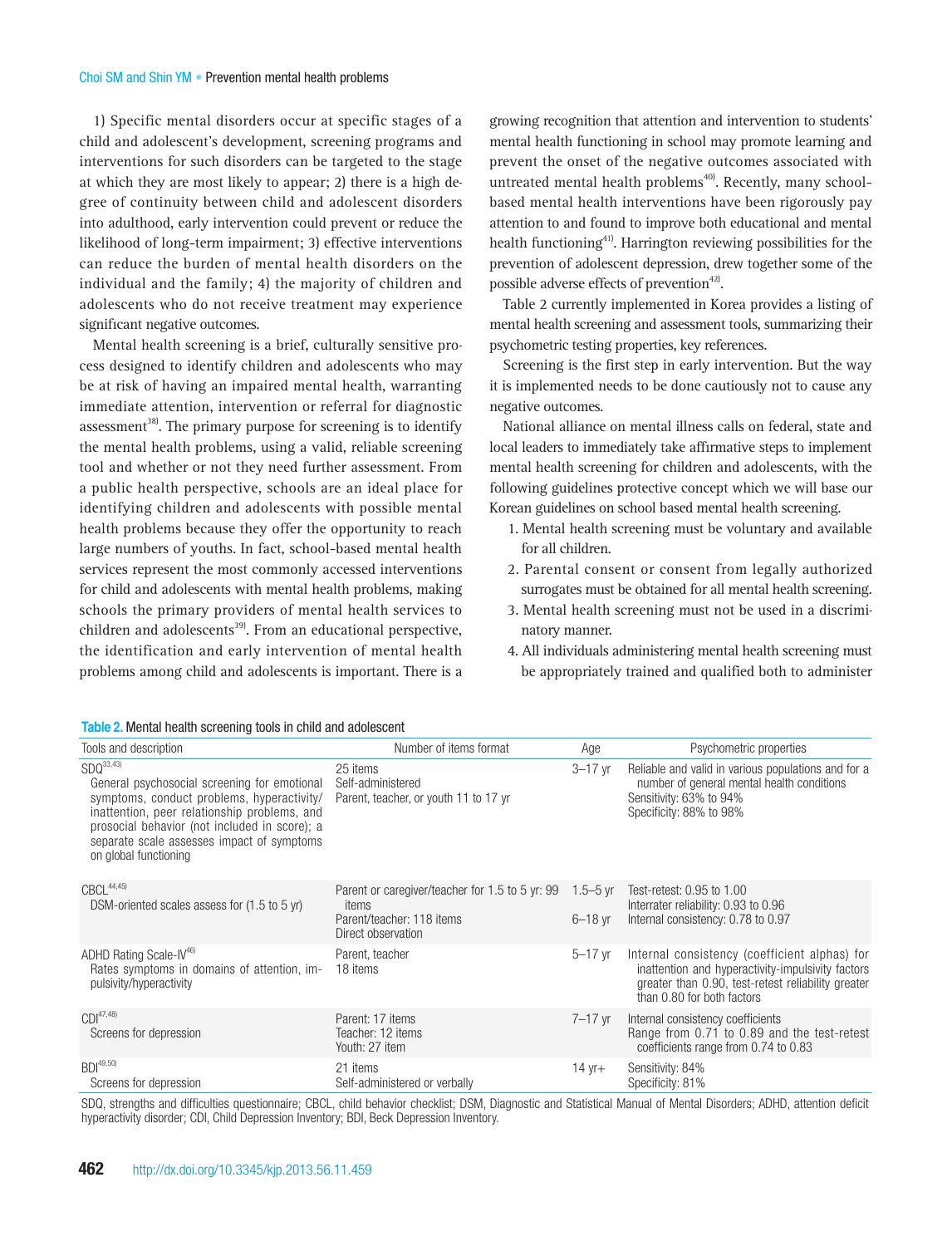the screening instruments and to interpret the results.

- 5. All information related to screening must be kept strictly confidential and the privacy of youth and their families must be protected.
- 6. All mental health screening instruments must be shown to be reliable and effective in identifying children in need of further assessment.
- 7. Validity studies must be done to ensure that screening instruments are culturally and linguistically appropriate and administered in a manner appropriate for culturally and racially diverse communities.
- 8. Schools must never use mental health screening results or the refusal to consent to screening as a basis for any adverse action against a child or family.
- 9. All children identified through screening as potentially requiring mental health services must be referred for an immediate comprehensive mental health evaluation by a qualified and trained professional.
- 10. Children ultimately identified as requiring mental health services must be immediately linked to and offered appropriate treatment and services and provided with comprehensive information about treatment options, the mental health treatment system, and family and community support resources.

# **Conclusions**

Preventive programs have demonstrated some positive results among all age groups with any mental health disorder. A review of the literature provides evidence to conclude that primary preventive interventions can be effective for preventing psychopathology and promoting positive development, particularly in high-risk children and adolescents. Additional research is needed to further investigate the utility of various preventive approaches and to understand their lifetime impact on positive mental health. Among the advantages of universal programs is the reduced risk of the potentially deleterious effects of labeling which may be more likely in targeted interventions whose screening instruments will undoubtedly produce 'false positives'. Further studies into the preventive intervention methods are needed.

# **Conflict of interest**

No potential conflict of interest relevant to this article was reported.

# **References**

- 1. Remschmidt H, Belfer M. Mental health care for children and adolescents worldwide: a review. World Psychiatry 2005;4:147-53.
- 2. Herrman H, Saxena S, Moodie R. Promoting mental health: concepts, emerging evidence, practice. A report of the World Health Organization, Department of Mental Health and Substance Abuse in collaboration with the Victorian Health Promotion Foundation and the University of Melbourne. Geneva: World Health Organization, 2005.
- 3. Durlak JA, Wells AM. Primary prevention mental health programs for children and adolescents: a meta-analytic review. Am J Community Psychol 1997;25:115-52.
- 4. Jane-Llopis E, Hosman C, Jenkins R, Anderson P. Predictors of efficacy in depression prevention programmes. Meta-analysis. Br J Psychiatry 2003;183:384-97.
- 5. Wood C, Wise M. Building Australia's capacity to promote mental health: review of infrastructure for promoting health in Australia. Canberra: National Mental Health Strategy, 1997.
- 6. Saxena S, Jane-Llopis E, Hosman C. Prevention of mental and behavioural disorders: implications for policy and practice. World Psychiatry 2006;5:5-14.
- 7. Caplan G. Principles of preventive psychiatry. New York: Basic Books, 1964.
- 8. Mrazek PB, Haggerty RJ. Reducing risks for mental disorders: frontiers for preventive intervention research. Washington: National Academies Press, 1994.
- 9. Gordon RS Jr. An operational classification of disease prevention. Public Health Rep1983;98:107-9.
- 10. Lee YS, Kim B, Hong HJ, Noh KS. Systems of care in child and adolescent psychiatry in Korea. Psychiatry Investig 2006;3:26-31.
- 11. Cohen P, Cohen J, Kasen S, Velez CN, Hartmark C, Johnson J, et al. An epidemiological study of disorders in late childhood and adolescence--I. Age- and gender-specific prevalence. J Child Psychol Psychiatry 1993;34:851-67.
- 12. Costello EJ, Egger H, Angold A. 10-year research update review: the epidemiology of child and adolescent psychiatric disorders: I. Methods and public health burden. J Am Acad Child Adolesc Psychiatry 2005;44:972-86.
- 13. Goodman SH, Hoven CW, Narrow WE, Cohen P, Fielding B, Alegria M, et al. Measurement of risk for mental disorders and competence in a psychiatric epidemiologic community survey: the National Institute of Mental Health Methods for the Epidemiology of Child and Adolescent Mental Disorders (MECA) Study. Soc Psychiatry Psychiatr Epidemiol 1998;33:162-73.
- 14. Knitzer J, Cooper J. Beyond integration: challenges for children's mental health. Health Aff (Millwood) 2006;25:670-9.
- 15. Burns BJ, Costello EJ, Angold A, Tweed D, Stangl D, Farmer EM, et al. Children's mental health service use across service sectors. Health Aff (Millwood) 1995;14:147-59.
- 16. Sawyer MG, Arney FM, Baghurst PA, Clark JJ, Graetz BW, Kosky RJ, et al. The mental health of young people in Australia: key findings from the child and adolescent component of the national survey of mental health and well-being. Aust N Z J Psychiatry 2001;35:806-14.
- 17. Cho SM, Kim HS, Kim HJ, Shin YM. Perceived need and use of child mental health services in Korea. Community Ment Health J 2009;45:56-61.
- 18. Angold A, Messer SC, Stangl D, Farmer EM, Costello EJ, Burns BJ. Perceived parental burden and service use for child and adolescent psychiatric disorders. Am J Public Health 1998;88:75-80.